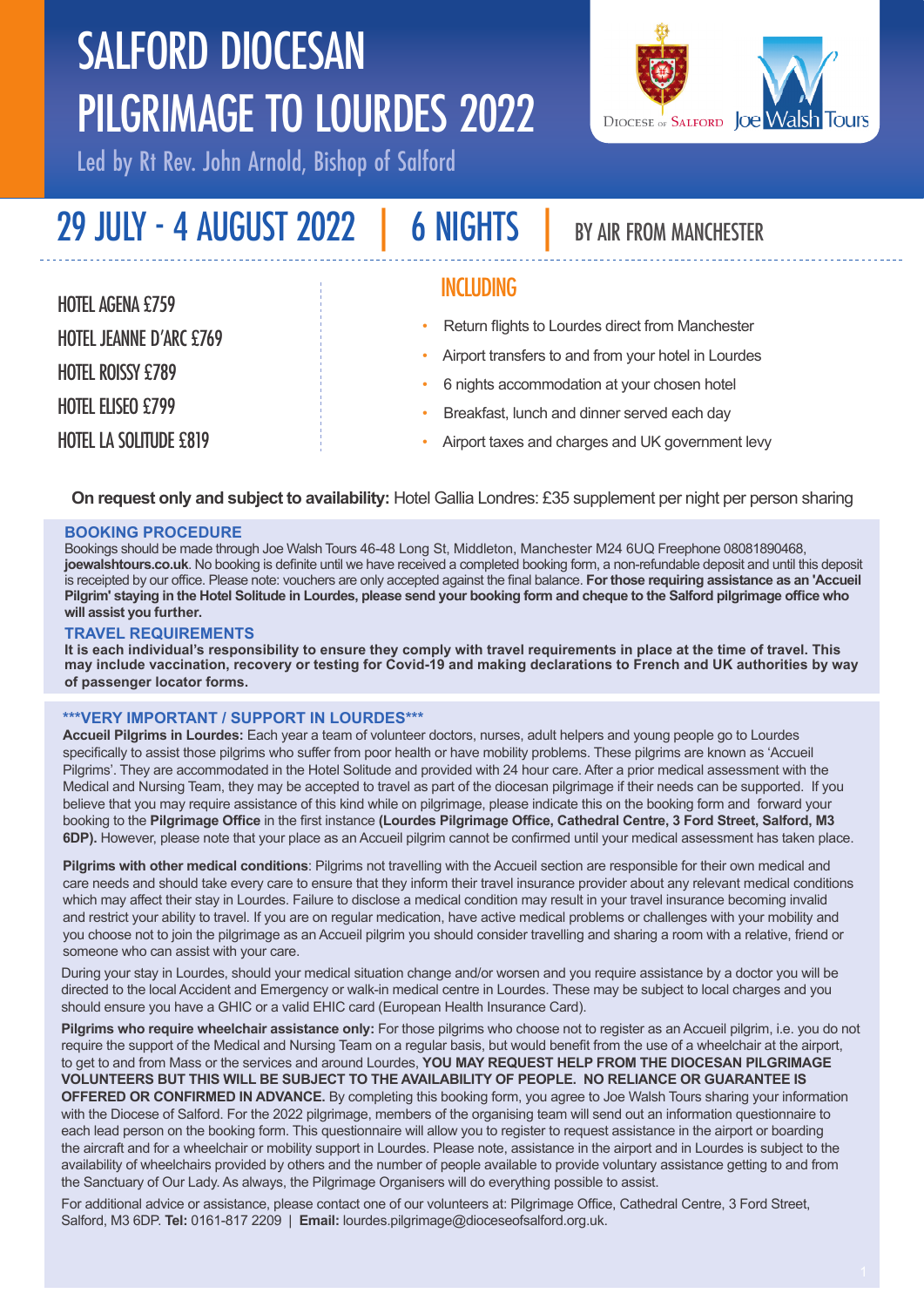#### **MEDICAL AND OTHER MISCELLANEOUS CHARGES:**

Please note medical and other miscellaneous charges are the direct responsibility of the pilgrim or their legal guardian/next of kin.

#### **TRAVEL INSURANCE:**

Pilgrims travelling with the Salford Diocesan Pilgrimage to Lourdes must have valid Travel Insurance. You may either (1) contract your own travel insurance privately or (2) purchase/contract travel insurance through Joe Walsh Tours. This is charged at £33 up to 79 years. An additional charge of £33 will apply for those aged between 80 – 94yrs. It is the responsibility of each individual to ensure compliance with the terms of the travel insurance contracted.Should you wish to contract our travel insurance, which includes Covid-19 cover, please tick the appropriate box on the booking form, or else please give details of your own travel insurance policy on the booking form.

#### **MEDICAL & OTHER MISCELLANEOUS CHARGES:**

Please note these charges in total are the direct responsibility of the pilgrim or their legal guardian/next of kin. All travellers must have either a **EHIC card (if still valid at the time of travel) or the new UK Global Health Insurance Card (GHIC). To apply for a GHIC go to www.gov.uk/global-health-insurance-card, this is available free of charge**. Please note that all Pilgrims must complete the Pilgrimage Health form in this booking form and declare any medical condition which has required medical advice, treatment, medication or hospitalisation during the last 18 months

#### **SALFORD ACCUEIL PILGRIMS**

If you suffer from poor health or have mobility problems and you wish to travel under the care of the Medical and Nursing team, you must be assessed by the Medical and Nursing Team. Following this assessment you may be accepted to travel as part of the diocesan pilgrimage, if your needs can be supported. If you believe that you may require assistance on pilgrimage, please indicate this on the booking form by ticking the box Hotel Solitude \*Accueil and forward your booking directly to the Lourdes Pilgrimage Office, Cathedral Centre, 3 Ford Street, Salford, M3 6DP. Further correspondence will be issued directly to you by the pilgrimage office.

#### **WHEELCHAIRS:**

**PLEASE NOTE:** Wheelchairs are not included in your travel insurance cover. We recommend separate insurance cover.

#### **MOTORISED WHEELCHAIRS / SCOOTERS:**

Due to weight restrictions we are unable to offer carriage of motorised wheelchairs or scooters on this pilgrimage. Pilgrimage volunteers may be available to assist those requiring a wheelchair in Lourdes, subject to availability. To help the pilgrimage committee plan for this, please indicate your requests on this booking form.

#### **CANCELLATIONS:**

All cancellations will incur an excess charge of £250.

#### **HOTELS**:

We have made arrangements to reserve the best accommodation available in a good range of hotels, well known for their kind attention and good service. Please note the cost is based on sharing a twin or treble room with private facilities. We will make every effort to provide the hotel requested. However, all hotels are subject to availability at time of booking

#### **SINGLE ROOMS:**

These are limited and subject to availability at a supplementary charge. Please share if possible. Single Room supplements of £186 for Hotel Agena £216 for all other hotels for the duration.

#### **LOURDES CITY TAX:**

The French Government have introduced a city tax which applies to all tourists/pilgrims over 18 years. The current rates are €1.30 per person per night in 3-star hotels and €1.90 per person per night in 4-star hotels. This tax applies to all hotels throughout Lourdes and it will be charged directly by your hotel and is payable at the hotel reception.

#### **NOTICE TO PASSENGERS:**

All pilgrimage flights will depart from / return to Manchester Airport. You

will receive final notification together with travel documents approximately 10-14 days in advance when tickets are issued. As far as possible groups will be transported together (please indicate anyone you are planning to travel with). The flying time to Lourdes is approximately 2 hours 15 minutes. Please ensure that you indicate on the booking form if you are not able to board or disembark a coach for transfer to or from your hotel.

#### **PASSPORT:**

**EVERY PERSON TRAVELLING TO FRANCE MUST HAVE A VALID UP-TO-DATE PASSPORT.** If you already have a passport, please check now that it will be valid for travel six months beyond your return date.

#### **PAYMENTS:**

Balance of fare is due TWELVE WEEKS before departure date. Joe Walsh Tours and the Pilgrimage Committee shall be entitled at their discretion to treat as cancelled any booking in respect of which the balance of fare shall not have been remitted twelve weeks before the date of departure. Children aged under 2 years of age travel free of charge. A reduction of £75 applies to children aged 2-12 years.

#### **FINAL INSTRUCTIONS:**

Full information and air tickets, luggage labels will be sent to you within 10 days prior to the departure date of the Pilgrimage. Final flight timings will be confirmed at this point.

#### **GDPR:**

As per European GDPR regulation, by signing this form you are providing Joe Walsh Tours consent to process your personal information. A full copy of our Privacy Policy is available on request.

#### **DISCLOSURE OF YOUR PERSONAL INFORMATION:**

a. Joe Walsh Tours may share your Personal Information (only to the extent reasonably necessary or as required by the circumstances), when applicable, with the following parties:

(i) Third party suppliers and service providers which provide certain services or functions requested by you and/or which fulfill your requested transactions, including but not limited to, hotels, airlines, cruise lines, tour operators and car rental companies.

(ii) Other third parties to whom you explicitly ask us to send your information (or about whom you are otherwise explicitly notified and consent to when using a specific service.

#### **REGULATION (EC) 261/2004:**

At the time of going to print, the following EU legislation applies in relation to EC261. Regulation (EC) 261/2004 of The European Parliament and of the European Council establishes common rules on compensation and assistance to passengers in the event of denied boarding, cancellation or long delay of flights. The obligations that the regulation creates rests with the operating carrier who performs or intends to perform a flight. Any compensation that may be due to passengers in case of a delay must be claimed exclusively by the passenger and directly to the airline and not Joe Walsh Tours or the Diocese of Salford.

#### **YOUR FINANCIAL PROTECTION:**

All flights and flight-inclusive packages are financially protected by ATOL scheme administered by the Civil Aviation Authority in the UK. This tour is operated by Northern Star Ltd. ATOL 11313.

#### **TRAVEL REQUIREMENTS:**

It is each individual's responsibility to ensure they comply with travel requirements in place at the time of travel. This may include vaccination, recovery or testing for Covid-19 and making declarations to French and UK authorities by way of passenger locator forms

# joewalshtours.co.uk| E: info@joewalshtours.co.uk | FREEPHONE 0808 1890468

All flights and flight-inclusive packages in this brochure are financially protected by the ATOL scheme administered by the Civil Aviation Authority in the UK.

Joe Walsh Tours 46-48 Long St, Middleton, Manchester M24 6UQ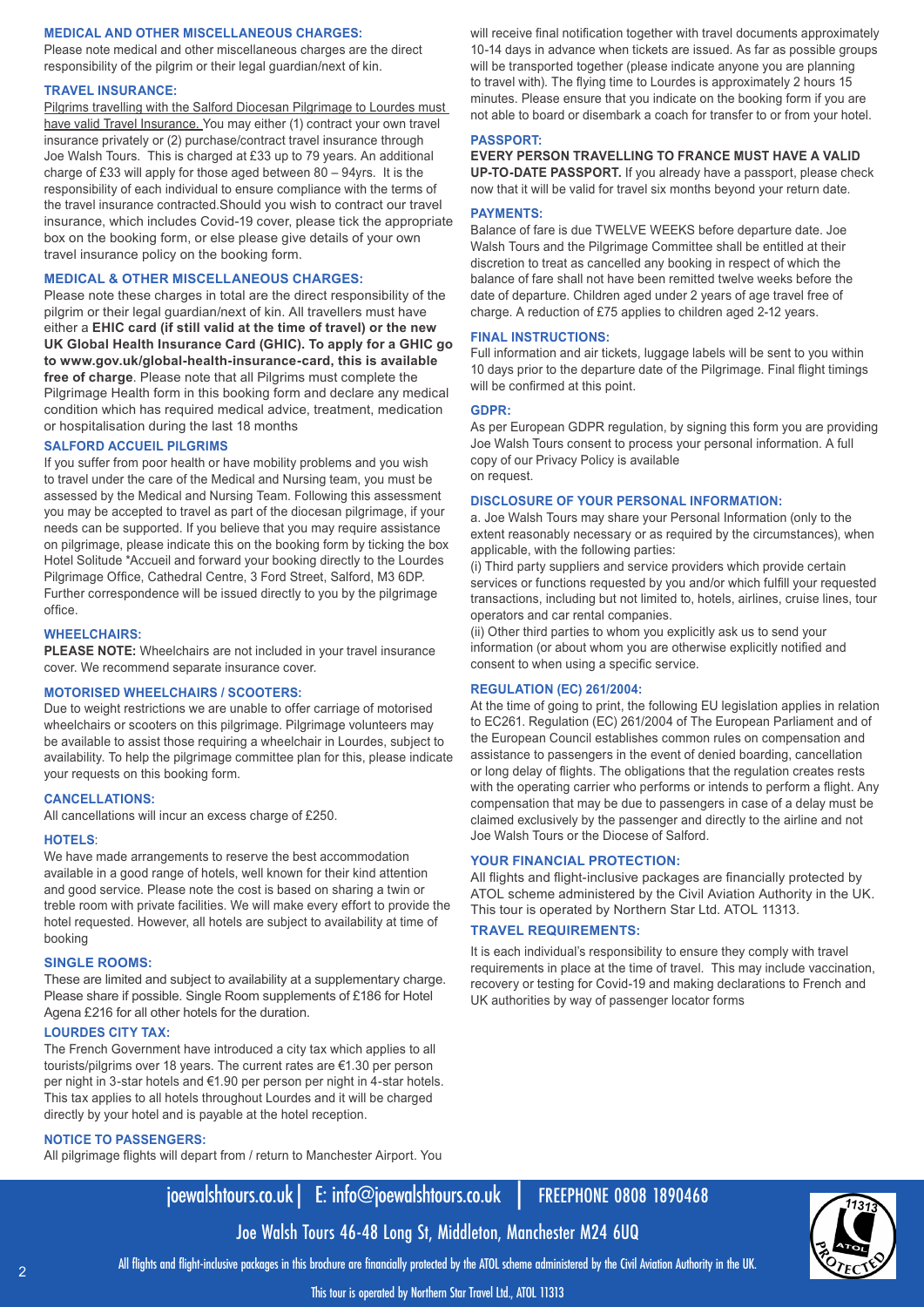# SALFORD DIOCESAN PILGRIMAGE TO LOURDES 2022

Led by Rt Rev. John Arnold, Bishop of Salford



# 29 JULY - 4 AUGUST 2022 | 6 NIGHTS | BY AIR FROM MANCHESTER

**Ref**

*Office Use Only*

Section 1: Passenger Names as per Passport

*Please provide your full name as it appears on your passport*

| <b>Surname</b> | <b>First Name</b> | <b>Title</b> | <b>Valid GHIC/EHIC Number (in</b><br>date) | <b>Date of Birth</b> |
|----------------|-------------------|--------------|--------------------------------------------|----------------------|
|                |                   |              |                                            |                      |
|                |                   |              |                                            |                      |
|                |                   |              |                                            |                      |
|                |                   |              |                                            |                      |

| Preferred name for pilgrimage badge: |              |  |
|--------------------------------------|--------------|--|
| Passenger 1:                         | Passenger 2: |  |
| Passenger 3:                         | Passenger 4: |  |

## Section 2: Contact Details

| Address of 1 <sup>st</sup> Named Person only (BLOCK CAPITALS):                                                              |                     |                  |                                    |                      |                                                                                                                           |  |
|-----------------------------------------------------------------------------------------------------------------------------|---------------------|------------------|------------------------------------|----------------------|---------------------------------------------------------------------------------------------------------------------------|--|
| <b>Telephone Number:</b>                                                                                                    |                     |                  | <b>Mobile Phone Number:</b>        |                      |                                                                                                                           |  |
| Parish/College/School group:                                                                                                |                     |                  |                                    |                      |                                                                                                                           |  |
| Email:                                                                                                                      |                     |                  |                                    |                      |                                                                                                                           |  |
| Name of emergency contact while abroad:                                                                                     |                     |                  |                                    | <b>Relationship:</b> |                                                                                                                           |  |
| Telephone Number of emergency contact while abroad:                                                                         |                     |                  |                                    |                      |                                                                                                                           |  |
|                                                                                                                             |                     |                  |                                    |                      | Section 3: Hotel Details Please indicate the hotel of your choice (hotels are subject to availability at time of booking) |  |
| <b>Agena</b>                                                                                                                | <b>Jeanne d'Arc</b> | <b>Eliseo</b>    |                                    |                      | <b>Roissy</b>                                                                                                             |  |
| La Solitude - Pilgrim                                                                                                       |                     |                  |                                    |                      | La Solitude - Accueil (assisted section only)                                                                             |  |
| <b>Hotel Gallia Londres (on request only)</b>                                                                               |                     |                  |                                    |                      |                                                                                                                           |  |
| <b>Single Room*</b>                                                                                                         | <b>Twin Room</b>    |                  | <b>Treble Room</b> (3 single beds) |                      | <b>4-bed Room</b>                                                                                                         |  |
| <b>Willing to share</b> (i.e. share with another person) $\Box$                                                             |                     | Name (if known): |                                    |                      |                                                                                                                           |  |
|                                                                                                                             |                     |                  |                                    |                      | Please specify other special requirements (e.g. walk-in shower, adapted rooms, etc.). Subject to availability.            |  |
| Please specify any special diet required:                                                                                   |                     |                  |                                    |                      |                                                                                                                           |  |
| *Objects Description of the constitution of the constant of O400 facilities Access O040 face illustrate to the constitution |                     |                  |                                    |                      |                                                                                                                           |  |

*\*Single Room subject to availability at supplements of £186 for Hotel Agena £216 for all other hotels for the duration*

joewalshtours.co.uk| E: info@joewalshtours.co.uk | FREEPHONE 0808 1890468



Joe Walsh Tours 46-48 Long St, Middleton, Manchester M24 6UQ

All flights and flight-inclusive packages in this brochure are financially protected by the ATOL scheme administered by the Civil Aviation Authority in the UK.

This tour is operated by Northern Star Travel Ltd., ATOL 11313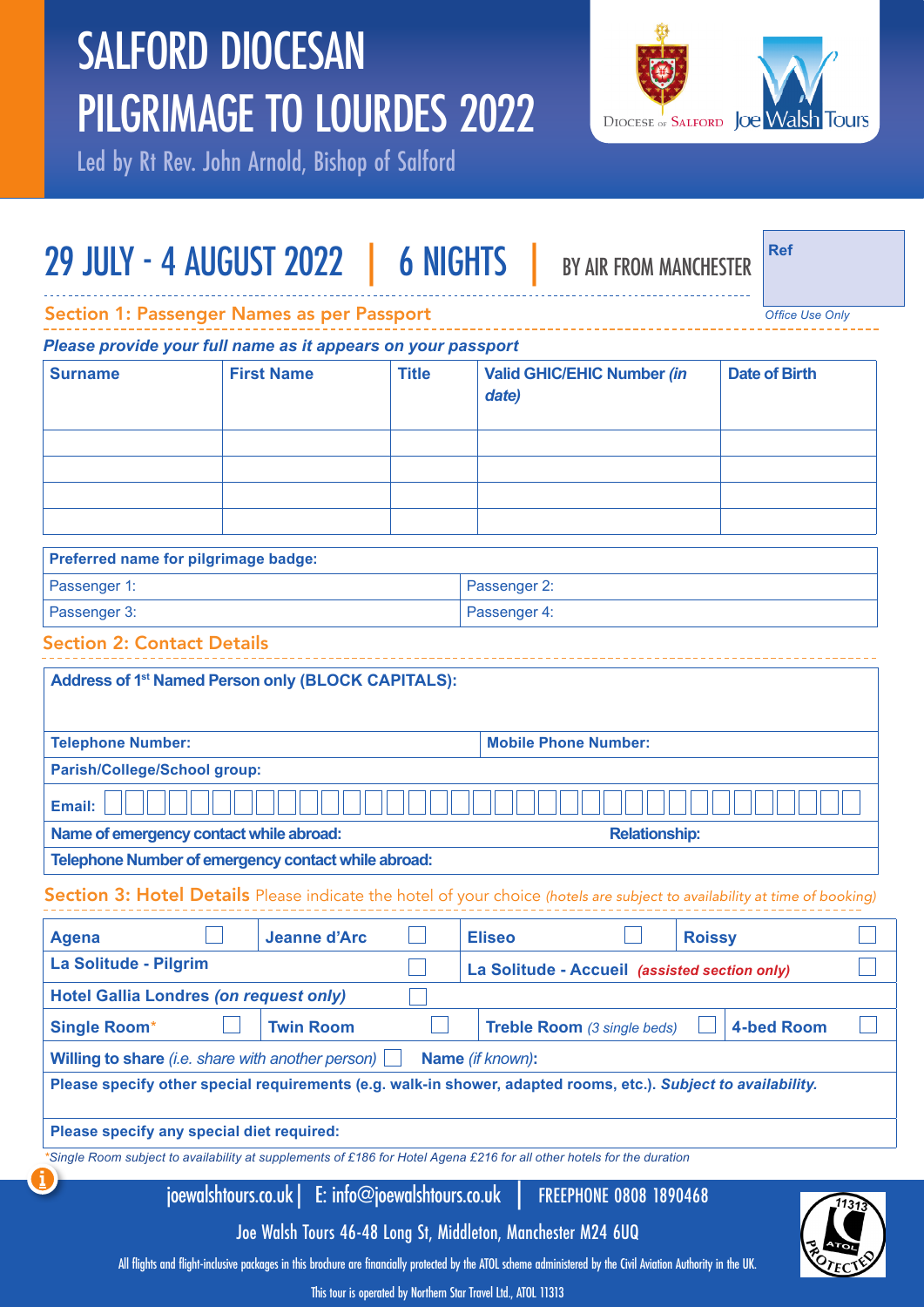| $\vert$ N.B. Are you travelling with a pilgrim who is registered with the Medical & Nursing Team/Accueil Section |
|------------------------------------------------------------------------------------------------------------------|
| in the Hotel Solitude?:                                                                                          |
| $\overline{\phantom{a}}$                                                                                         |

If **Yes**, please provide the name of Registered Supported Pilgrim:

# Section 4: Medical Details - To be completed by all pilgrims and volunteers

**Please complete the questionnaire below. If you are currently on medication of any kind, it is your responsibility to ensure you have an adequate supply with you for the duration of your pilgrimage.** 

|                                                                                                                                                                        | <b>1st Named</b>                      | <b>2nd Named</b>             | <b>3rd Named</b>              | <b>4th Named</b>              |
|------------------------------------------------------------------------------------------------------------------------------------------------------------------------|---------------------------------------|------------------------------|-------------------------------|-------------------------------|
| Any visual impairment?                                                                                                                                                 | No <sub>l</sub>                       | No <sub>l</sub>              | <b>No</b>                     | Yes                           |
|                                                                                                                                                                        | <b>Yes</b>                            | <b>Yes</b>                   | Yes                           | <b>No</b>                     |
| Any hearing impairment?                                                                                                                                                | No <sub>1</sub>                       | <b>Yes</b>                   | <b>No</b>                     | <b>No</b>                     |
|                                                                                                                                                                        | <b>Yes</b>                            | No <sub>l</sub>              | <b>Yes</b>                    | Yes                           |
| Do you require assistance boarding via the steps of the                                                                                                                | $\overline{N_{\mathcal{O}}}$          | <b>Yes</b>                   | <b>No</b>                     | $\overline{N_{\mathcal{O}}}$  |
| aircraft?                                                                                                                                                              | <b>Yes</b>                            | <b>No</b>                    | Yes                           | Yes <sub>1</sub>              |
| Can you board a coach unaided?                                                                                                                                         | $\overline{N_{\mathcal{O}}}$          | Yes                          | Yes                           | Yes <sub>l</sub>              |
|                                                                                                                                                                        | <b>Yes</b>                            | No                           | <b>No</b>                     | <b>No</b>                     |
| Can you walk a mile unaided?                                                                                                                                           | No <sub>1</sub>                       | <b>Yes</b>                   | <b>Yes</b>                    | <b>No</b>                     |
|                                                                                                                                                                        | <b>Yes</b>                            | No <sub>1</sub>              | <b>No</b>                     | Yes                           |
| Do you use a wheelchair?                                                                                                                                               | No                                    | Yes                          | <b>No</b>                     | <b>No</b>                     |
|                                                                                                                                                                        | Yes                                   | No <sub>l</sub>              | <b>Yes</b>                    | <b>Yes</b>                    |
| If YES, will you bring your own wheelchair?                                                                                                                            | No                                    | No <sub>1</sub>              | <b>No</b>                     | <b>No</b>                     |
|                                                                                                                                                                        | <b>Yes</b>                            | <b>Yes</b>                   | <b>Yes</b>                    | <b>Yes</b>                    |
| If YES, will you be accompanied by a companion/carer/                                                                                                                  | $\mathsf{No}$                         | $\mathsf{No}$                | <b>No</b>                     | $\mathsf{No}$                 |
| relative?                                                                                                                                                              | Yes                                   | Yes                          | Yes                           | Yes <sub>1</sub>              |
| Do you require wheelchair assistance from the check-in desk to the                                                                                                     | No                                    | $\mathsf{No}$                | <b>Yes</b>                    | <b>No</b>                     |
| boarding gate?                                                                                                                                                         | <b>Yes</b>                            | Yes                          | <b>No</b>                     | <b>Yes</b>                    |
| Do you require the use of a wheelchair in Lourdes?                                                                                                                     | $\overline{N_{\mathcal{O}}}$          | $\overline{N_{\mathcal{O}}}$ | Yes <sub>l</sub>              | Yes <sub>1</sub>              |
| This must be booked in advance.                                                                                                                                        | <b>Yes</b>                            | <b>Yes</b>                   | <b>No</b>                     | No                            |
| Do you require the assistance of a volunteer during<br>scheduled times to assist in pushing your wheelchair to<br>mass or to services?                                 | <b>Yes</b><br>$\mathsf{No}$<br>$\sim$ | Yes<br>$\mathsf{No}$         | Yes <sub>l</sub><br><b>No</b> | $Yes \mid \mid$<br>No         |
| Do you require the hire of an electric mobility scooter in<br>Lourdes? (separate charges apply and this is coordinated by<br>volunteers through the pilgrimage office) | Yes<br>$\overline{N_{\mathcal{O}}}$   | $\mathsf{No}$<br><b>Yes</b>  | Yes<br><b>No</b>              | Yes <sub>1</sub><br><b>No</b> |
| If you are wheelchair bound and staying in hotel accommodation, you must advise us in writing. You must also tick here:                                                |                                       |                              |                               |                               |
|                                                                                                                                                                        |                                       |                              |                               |                               |
| Is this your first pilgrimage with the Salford Diocesan Pilgrimage to Lourdes? Yes<br><b>No</b>                                                                        |                                       |                              |                               |                               |
| Have you in the last 12 months received medical advice not to travel? Yes<br><b>No</b>                                                                                 |                                       |                              |                               |                               |

*Special Assistance is available only to the registered pilgrims. Please see detailed information on page 1.*

### Please turn page to view reverse ▶▶▶

joewalshtours.co.uk| E: info@joewalshtours.co.uk | FREEPHONE 0808 1890468

4

Joe Walsh Tours 46-48 Long St, Middleton, Manchester M24 6UQ

All flights and flight-inclusive packages in this brochure are financially protected by the ATOL scheme administered by the Civil Aviation Authority in the UK.

This tour is operated by Northern Star Travel Ltd., ATOL 11313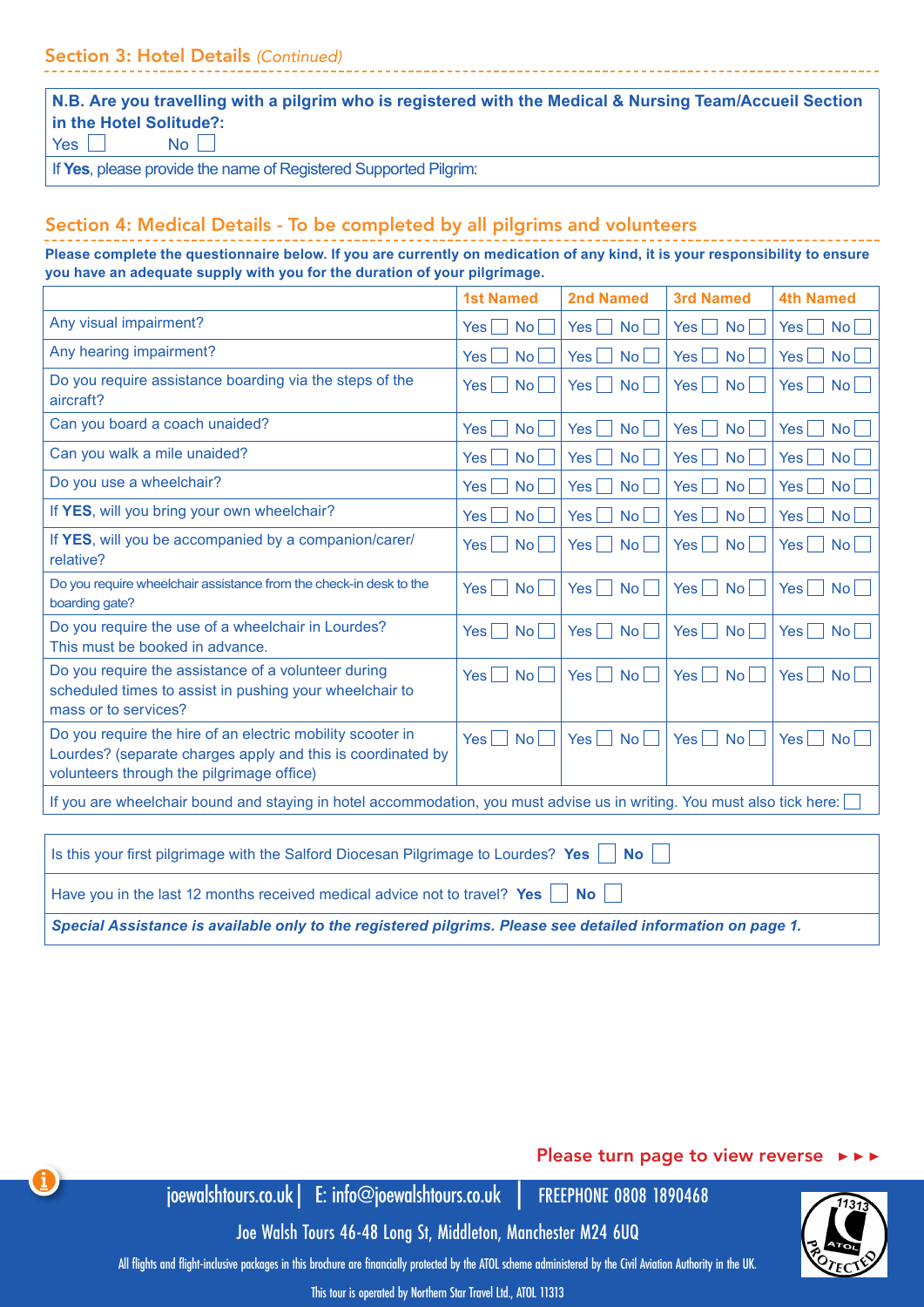# Section 5: Insurance Details

|                                                                                                                                                                                                                                                                                                                                                                           | I wish to purchase travel insurance with Joe Walsh Tours                                                                                                                                                                                                              | I have my own travel insurance |                       |  |
|---------------------------------------------------------------------------------------------------------------------------------------------------------------------------------------------------------------------------------------------------------------------------------------------------------------------------------------------------------------------------|-----------------------------------------------------------------------------------------------------------------------------------------------------------------------------------------------------------------------------------------------------------------------|--------------------------------|-----------------------|--|
| <b>Premium:</b><br>£33(up to $79$ yrs)<br>£66 (80 yrs -94yrs)                                                                                                                                                                                                                                                                                                             |                                                                                                                                                                                                                                                                       |                                |                       |  |
| Persons aged 95 or over should apply to Joe Walsh Tours for confirmation and details of cover.                                                                                                                                                                                                                                                                            |                                                                                                                                                                                                                                                                       |                                |                       |  |
|                                                                                                                                                                                                                                                                                                                                                                           | If you have your own, please provide details of your own travel insurance below:                                                                                                                                                                                      |                                |                       |  |
| Name:                                                                                                                                                                                                                                                                                                                                                                     | Insurer:                                                                                                                                                                                                                                                              | Policy No:                     | <b>Emergency Tel:</b> |  |
|                                                                                                                                                                                                                                                                                                                                                                           | EHIC/GHIC card: Please ensure NOW that you have a valid EHIC or GHIC card                                                                                                                                                                                             |                                |                       |  |
| If you wish to purchase/contract Travel Insurance you should contact Joe Walsh Tours for information on terms and<br>conditions of cover that you should be made aware of at the time of purchase. You may also choose to purchase/contact<br>your own private Travel Insurance. All pilgrims travelling with the Diocese of Salford must have Travel Insurance in place. |                                                                                                                                                                                                                                                                       |                                |                       |  |
|                                                                                                                                                                                                                                                                                                                                                                           | PLEASE NOTE: Wheelchairs are not covered under your travel insurance - we recommend separate cover.                                                                                                                                                                   |                                |                       |  |
| <b>Section 6: Payment Details</b>                                                                                                                                                                                                                                                                                                                                         |                                                                                                                                                                                                                                                                       |                                |                       |  |
| <b>PAYMENT DEPOSIT:</b>                                                                                                                                                                                                                                                                                                                                                   | I enclose £250 being deposit(s) for $\boxed{\qquad}$ (insert number) person(s).                                                                                                                                                                                       |                                |                       |  |
|                                                                                                                                                                                                                                                                                                                                                                           | Please note: The required minimum deposit of £250 per person is <b>NON-REFUNDABLE</b> on cancellation of booking                                                                                                                                                      |                                |                       |  |
| <b>CREDIT CARD/DEBIT CARD:</b>                                                                                                                                                                                                                                                                                                                                            | CHEQUE: All cheques should be made payable to Petriva Ltd.<br>I wish to pay by credit card/debit card. Please debit my credit/debit card for the amount of $E$                                                                                                        |                                |                       |  |
|                                                                                                                                                                                                                                                                                                                                                                           | being deposit(s) and travel insurance premium(s) for person(s) (insert number of people).<br>Should you prefer to make a card payment over the phone, please contact our office on Freephone: 0808 1890468                                                            |                                |                       |  |
| Card Type:                                                                                                                                                                                                                                                                                                                                                                |                                                                                                                                                                                                                                                                       |                                |                       |  |
| <b>Card Holder's Name:</b>                                                                                                                                                                                                                                                                                                                                                |                                                                                                                                                                                                                                                                       |                                |                       |  |
| Card No:                                                                                                                                                                                                                                                                                                                                                                  |                                                                                                                                                                                                                                                                       |                                |                       |  |
| <b>Card Expiry Date:</b>                                                                                                                                                                                                                                                                                                                                                  |                                                                                                                                                                                                                                                                       |                                |                       |  |
| 3 digit security code (from back of card):                                                                                                                                                                                                                                                                                                                                |                                                                                                                                                                                                                                                                       |                                |                       |  |
| <b>BANK TRANSFER:</b>                                                                                                                                                                                                                                                                                                                                                     |                                                                                                                                                                                                                                                                       |                                |                       |  |
| TSB BANK PLC   Box 1   BX4 7SB   Sort Code: 77-19-09   Account Number: 00031486   BIC: TSBSGB2A<br>Account Name: Northern Star Travel Ltd.   IBAN: GB49TSBS77190900031486                                                                                                                                                                                                 |                                                                                                                                                                                                                                                                       |                                |                       |  |
|                                                                                                                                                                                                                                                                                                                                                                           |                                                                                                                                                                                                                                                                       |                                |                       |  |
| <b>CONCERNING THE PILGRIMAGE.</b>                                                                                                                                                                                                                                                                                                                                         | INFORMATION PROVIDED ON THIS FORM WILL BE HELD AND EXCHANGED BETWEEN JOE WALSH TOURS,<br>THE SALFORD DIOCESAN PILGRIMAGE TO LOURDES AND ITS ASSOCIATED ORGANISATIONS, AND MAY<br>ALSO BE USED TO CONTACT YOU, E.G. , BY TEXT / EMAIL, WITH OR ABOUT DETAILS / UPDATES |                                |                       |  |
| on joewalshtours.co.uk                                                                                                                                                                                                                                                                                                                                                    | I accept the booking conditions of Joe Walsh Tours on behalf of those pilgrims named above which can be found                                                                                                                                                         |                                |                       |  |
| Date: <u>with the contract of the contract of the contract of the contract of the contract of the contract of the contract of the contract of the contract of the contract of the contract of the contract of the contract of th</u>                                                                                                                                      |                                                                                                                                                                                                                                                                       |                                |                       |  |
| Please return this booking form to Joe Walsh Tours 46-48 Long St, Middleton, Manchester M24 6UQ                                                                                                                                                                                                                                                                           |                                                                                                                                                                                                                                                                       |                                |                       |  |
| Passport details required for each passenger on this booking form ▶▶▶                                                                                                                                                                                                                                                                                                     |                                                                                                                                                                                                                                                                       |                                |                       |  |
|                                                                                                                                                                                                                                                                                                                                                                           | joewalshtours.co.uk   E: info@joewalshtours.co.uk   FREEPHONE 0808 1890468                                                                                                                                                                                            |                                | 11313                 |  |
|                                                                                                                                                                                                                                                                                                                                                                           | Joe Walsh Tours 46-48 Long St, Middleton, Manchester M24 6UQ                                                                                                                                                                                                          |                                |                       |  |
|                                                                                                                                                                                                                                                                                                                                                                           | All flights and flight-inclusive packages in this brochure are financially protected by the ATOL scheme administered by the Civil Aviation Authority in the UK.                                                                                                       |                                |                       |  |